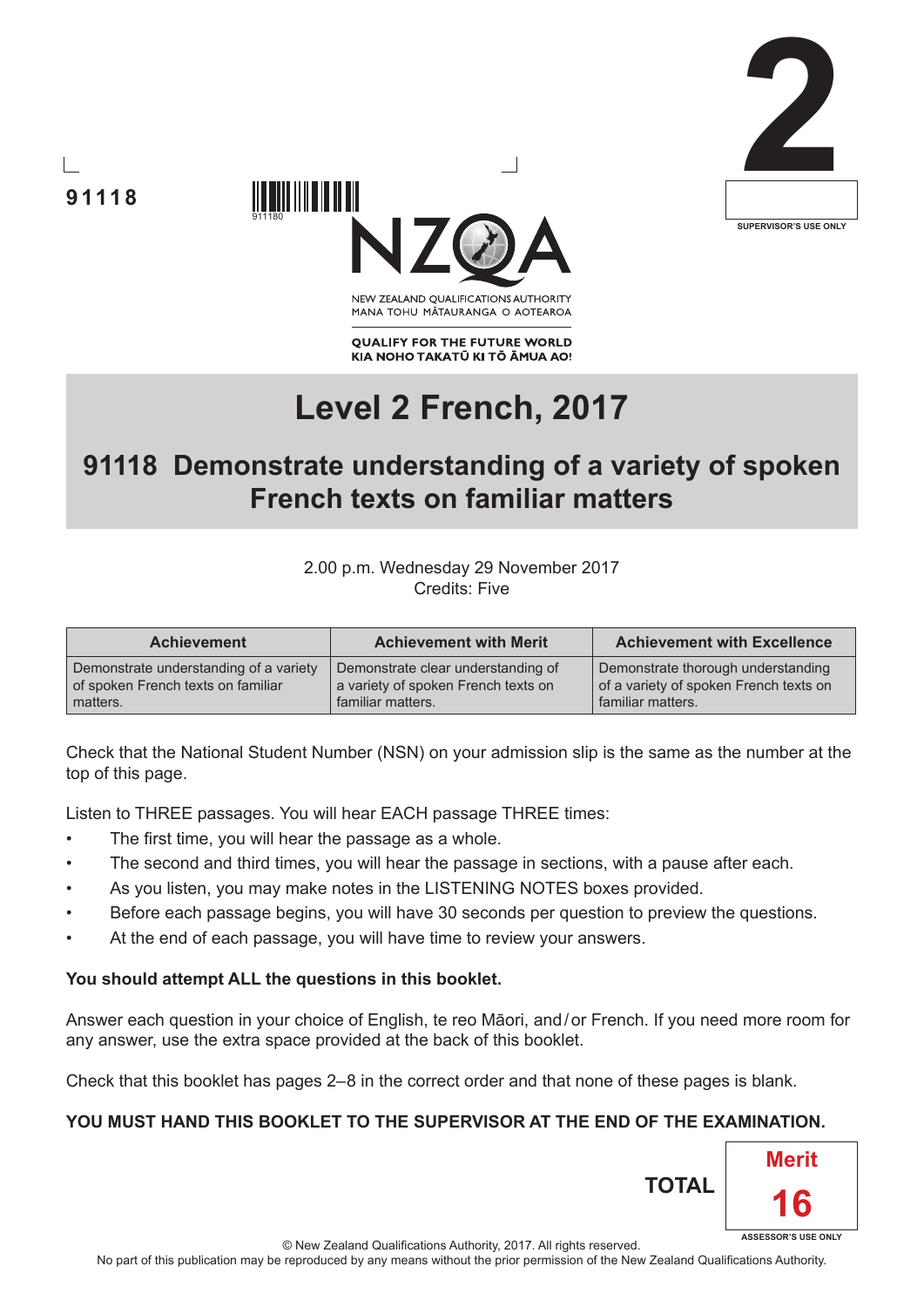ASSESSOR'S<br>USE ONLY **QUESTION ONE** Remember to support your answers with evidence from the text. How do you know that Marc is spending too much time doing homework?  $(a)$ Marc dory have note as he study closs spends  $\epsilon$ amon twe trom  $a$ ffer d'inner, after returning from home, curtil 4 pm. day / the he has Also, the only fine is on triday avenings. Also, Marc studies ou Strudays for 6 hours and even though to is still yough (as the is 16), he doesn't<br>get to speed much three with his finels on Sindays or exams Why does Marc think that teachers talking to each other more would help?  $(b)$ Marc trimts that fourless falley for each other work would belp because at Le noment, Le thinks that be studies too unch and so to a degree is fixed. That Therefore, if feachers commiscate arch after they will be able to give vore reasonable homenovie. For georging of have an lots to do for Freuch, the meeths feeder can adjust What sort of homework is effective, according to the experts?  $(c)$ feardly to experts, it is most ellectre to revial the new thigs they leaver and do activities pat bely the Indents learn their preterred may  $(d)$ What are Marc's TWO hopes regarding his teachers? He was they don't give him that useful and he hopes they give him bombroik. Also, he cronts the feaches to Communicate between each streng

3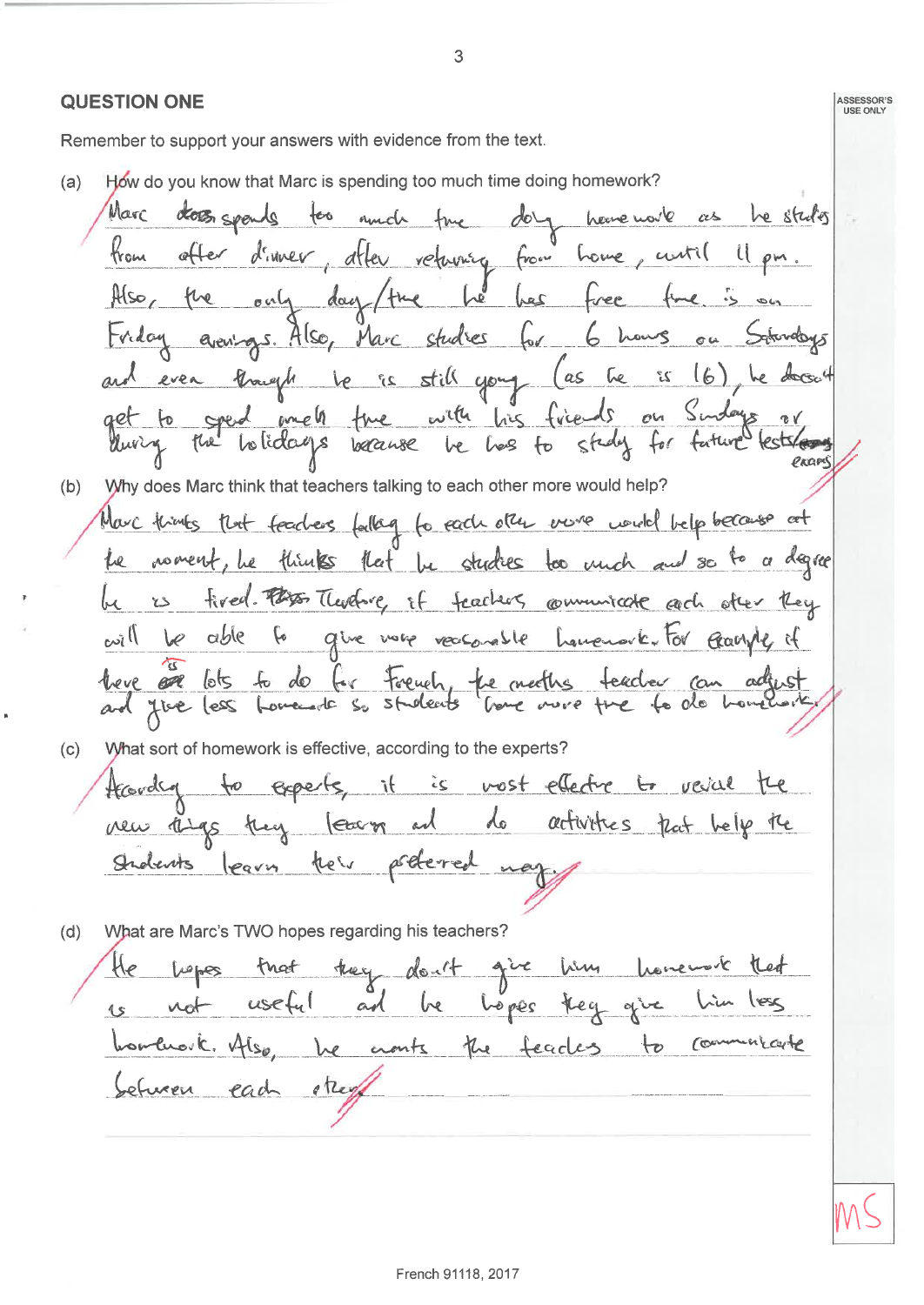#### **QUESTION TWO**

 $\phi$ 

her

Remember to support your answers with evidence from the text.

 $(a)$ How do you know that Elodie's English improved during her year as an au pair? Elodie says Wen she that has reasing english that in school, was shy ingenered. She bat now Sle عما speaks a english in her everyday life and lot  $\partial f$  $Less$ Says Levs 1lat Sle arade englich Cuquage Lev  $\alpha$ ble dream in ی` HΘ Paglish

 $(b)$ What qualities do parents look for in an au pair?

Parents states donc la avalur je le can telecit au pair, condidates to deal with district , so are and kid must be able be dependable. Also, they rust vealise that frey to creet Otragers veady to love  $\mu_{c2}$  $\varphi$  $\alpha$ el parents

Describe what Elodie found most difficult during her year as an au pair.  $(c)$ 

job today

most dificult mas talking (he Electe teof  $\downarrow$ definalt to the parents. The ask questones like  $\overline{\phantom{a}}^*$ 汇 in the longe and protect TV or  $S_{\text{ve}}$ could stay treun ulon they vent out downg She accompany rould - sce Lees to yust talk efeerd. Sie the and to leaver Key How do you know that Elodie's year away has helped her in her current life?  $(d)$ vert defannt people Las been able to <u>She</u>  $224.6$ take rists, Also, etc ves Carat Ord hers  $f^{\circ}$ leavu becare bevedt to bevelt and de vous has come

ASSESSOR'S<br>USE ONLY

 $\dag$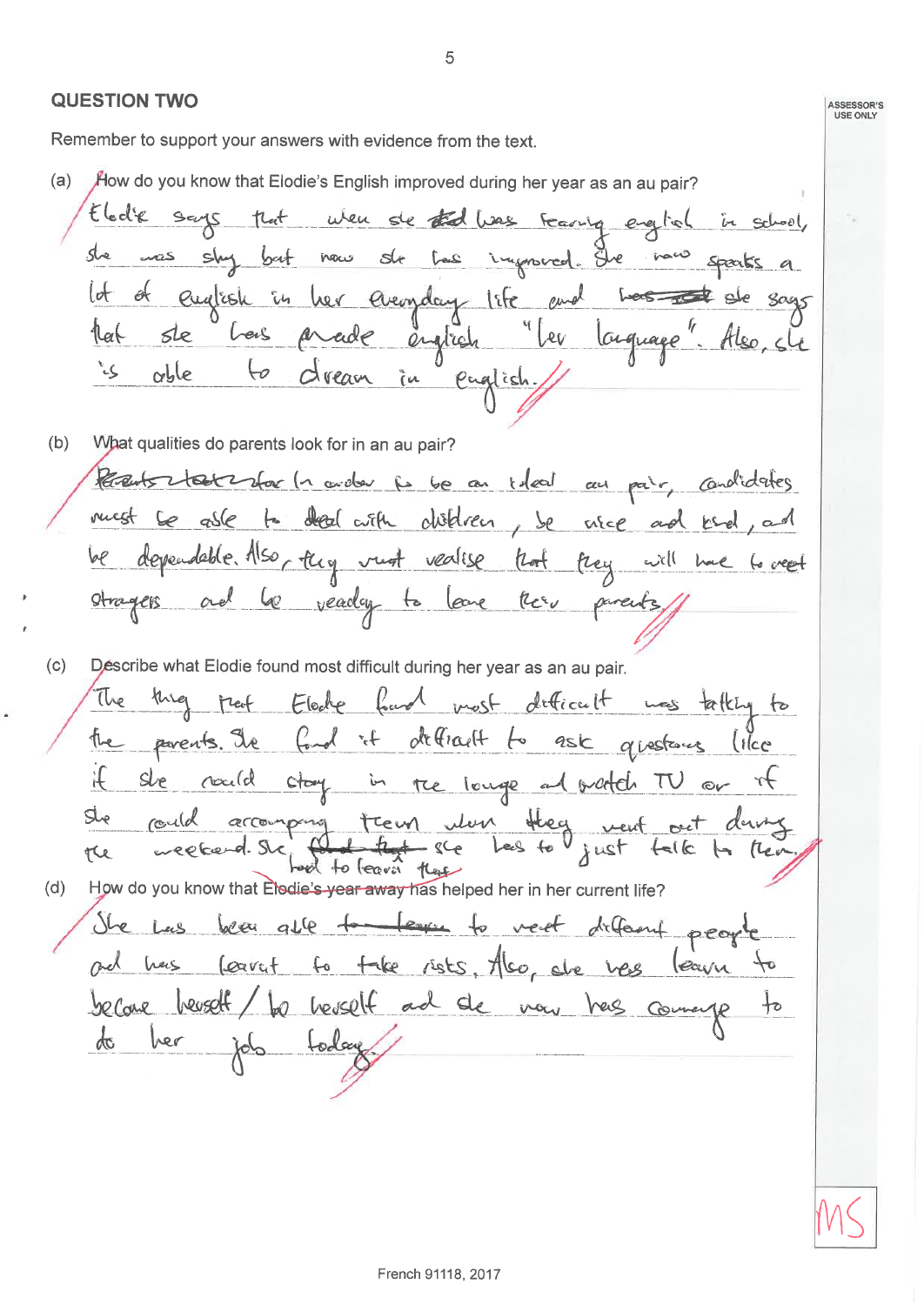#### **QUESTION THREE**

Remember to support your answers with evidence from the text.

What are the TWO possible theories explaining the baguette's shape?  $(a)$ Cater of Mapoleon come theory states that to transport stape le  $-az$ easler łυ in  $\overline{2}$ theory states had sourceve te. baguete Huotley the creation the Metro with incuted dlovey  $$ food it with norbed turnels easter to  $e$ at  $O<sub>1</sub>$ turnels ĩμ

Describe the competition mentioned in the text.  $(b)$ is a very fanners competition gear were best longvette and te odrex official gets fo **to 4000**  $E_{\mathcal{Q}}$  $\sim e^{\lambda}$ euros MesiCl© wany and  $OC$  $ra$ a leada

Complete the table below with the numbers from the text.  $(c)$ 

| Approximate weight of a baguette                      | 250 |
|-------------------------------------------------------|-----|
| Approximate length of a baguette                      |     |
| Percentage of French children who eat baguette daily  | 50% |
| Percentage of French teenagers who eat baguette daily | 60% |
| Percentage of French adults who eat baguette daily    |     |
|                                                       |     |

 $(d)$ There are two types of baguette in France - ordinary and traditional. Why might choosing which type to buy be challenging for some people?

ththowy h **L**oacque Hes  $\alpha$ e ordina deaper tleet gue Hes.  $272$ nave oudi Saqueles longuettes estrile ingredents traditioned ingvedicats.  $l_{\text{level}}$ creats soulove  $\overline{\omega}$  $\sqrt{2}q/t$ baguett ؘڮ tetcoard 0 Teper 计 French 91118, 2017

 $\overline{7}$ 

ASSESSOR'S<br>USE ONLY